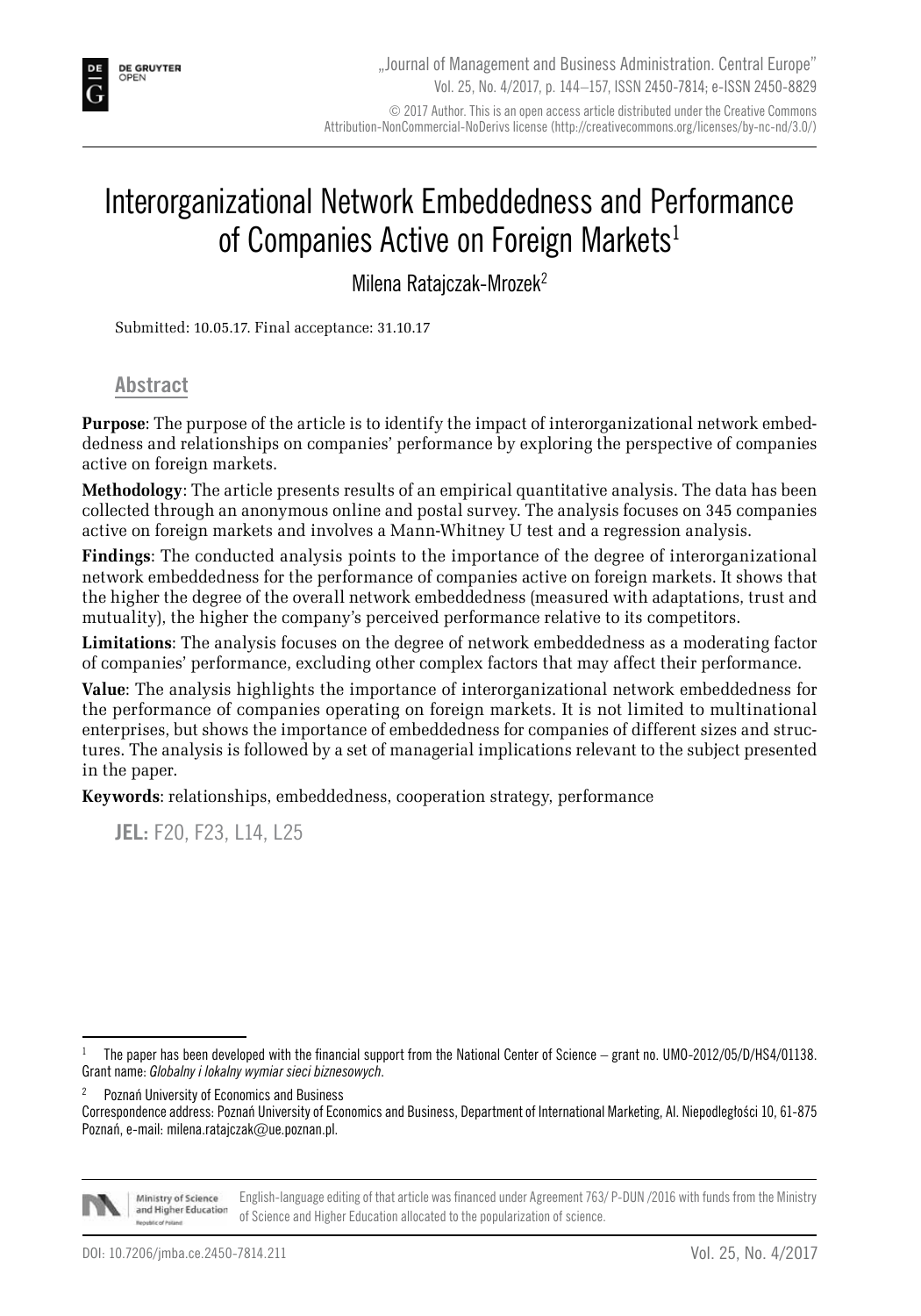## **Introduction**

Companies are embedded in relationships with their customers, suppliers, and other entities (such as competitors or governmental bodies). This perception of companies' activities is reflected in two theoretical threads, namely the thread of network theory (Ford, Gadde, Håkansson and Snehota, 2011; Håkansson and Snehota, 1989; Håkansson and Snehota, 1995; Johanson and Mattsson, 1987) and the thread of embeddedness theory (Forsgren, Holm, and Johanson, 2005; Granovetter, 1985; Halinen and Törnroos, 1998; Hess, 2004; Polanyi, 1944; Sigfusson and Harris, 2013). This kind of perception of companies and their activities is important not only for cognitive reasons but also for providing managerial solutions for increased performance. Improvement in performance is deemed to be a significant benefit following from business (also called 'interorganizational') relationships (Gadde and Snehota, 2000; Golonka, 2016; Håkansson and Snehota, 1995; Mazurek, 2014; Ratajczak-Mrozek and Małys, 2012). However, the question of what relationships characterized by what qualities lead to a higher performance remains still valid. To answer this question, embeddedness, understood as a relational gradable concept, constitutes an important contribution to the analysis of the impact of interorganizational relationships on companies' performance as it concentrates on the quality of their relationships with their surroundings. However, as Bresciani and Ferraris notice (2016, p. 108): "nowadays relatively little is known about the impact of embeddedness on performance outcomes, such as firms' greater profitability or sustainable advantage in the marketplace".

The assumption that a company is embedded in interorganizational relationships is particularly important when one analyses a given company's international activity. Networks and relationships are becoming the dominant paradigm in the theory of internationalization (Johanson and Mattsson, 1988; Johanson and Vahlne, 2009). If a company has relationships with foreign customers and/or suppliers, it can be viewed as embedded in both domestic and foreign relationships. The question is if this differentiated spatial embeddedness changes managers' perception of the influence of interorganizational network embeddedness on business performance.

Taking into consideration the abovementioned questions, the purpose of the article is to identify the impact of interorganizational network embeddedness and relationships on companies' performance by taking the perspective of companies active on foreign markets into consideration.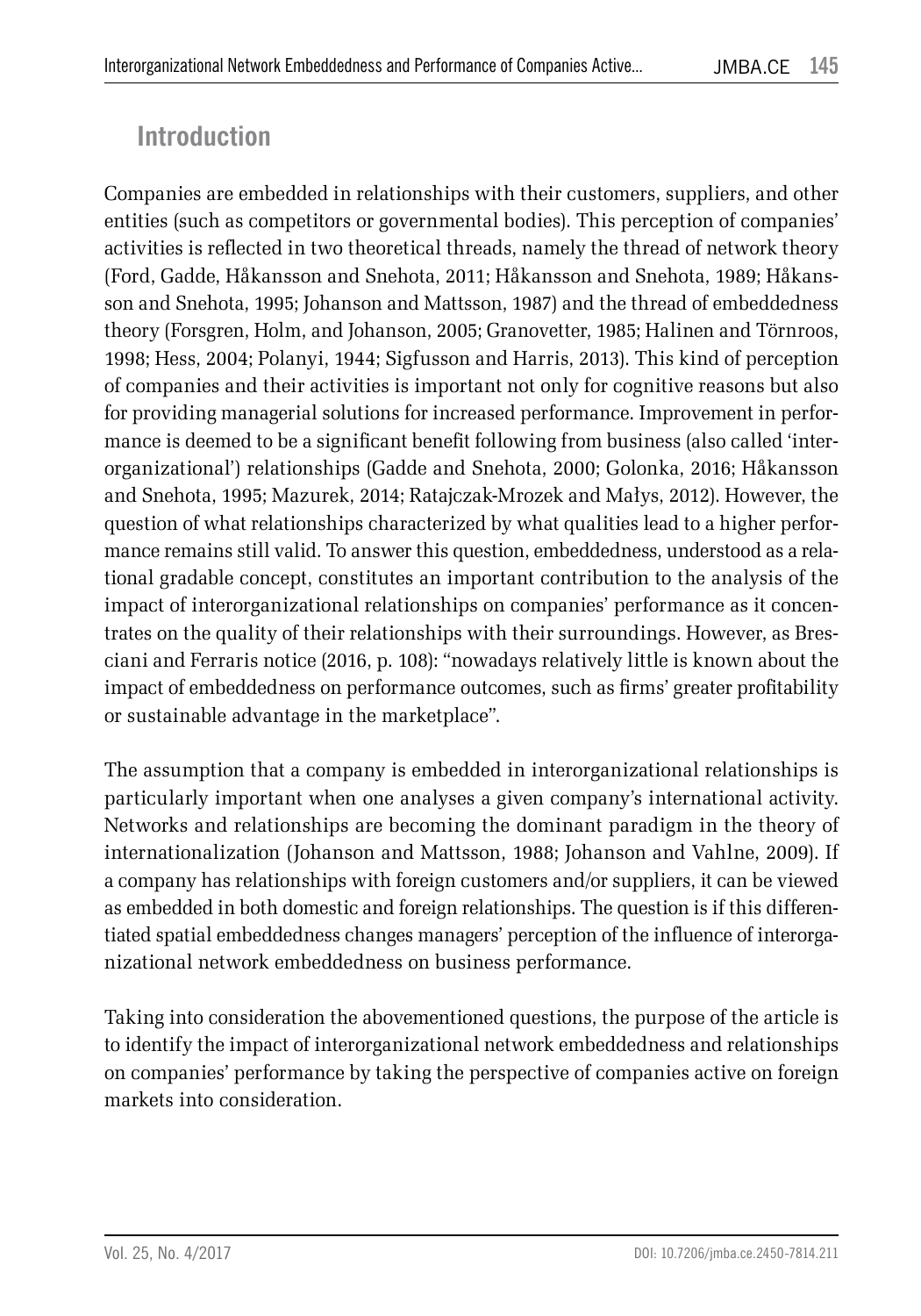# **Theoretical background**

Embeddedness is a concept rooted in sociology, introduced by Polanyi (1944), popularized by Granovetter (1985), and later adopted by organization and business studies. In organization and business studies, research on embeddedness is characterized by a lack of definitional consistency as there are many "research perspectives on network embeddedness" (Halinen and Törnroos, 1998, p. 191). Two general ways of interpreting interorganizational network embeddedness may be distinguished. First of all, network embeddedness is meant to describe "wider industrial settings (...) in which such business networks are embedded" (Fletcher and Barrett, 2001, p. 561) or "companies' relations with, and dependence on, various types of networks" (Halinen and Törnroos, 1998, p. 187). In this broadest sense, embeddedness is used as a synonym of dependence on a given context (social, organizational or other).

Second of all, interpretation of network embeddedness focuses on specific characteristics of embedded relationships, most of which focus on adaptations. Andersson and Forsgren (1996, p. 497) define embeddedness as the "degree of adaptation of resources to other network actors". Adaptations are seen as a demonstration of commitment and trust in relationships (Andersson, Forsgren and Holm, 2001; Forsgren et al., 2005). Andersson, Blankenburg Holm and Johanson (2005, p. 32) argue that highly embedded exchange is "characterized by extensive interaction, mutual trust, and relationship-specific advantage". According to this interpretation, adopted also in the article, network embeddedness is determined by the intensity of adaptations and trust in relationships as well as the resulting interdependence and mutuality. Defined in this quality-related way, embeddedness becomes a gradable concept, with different possible degrees thereof. A similar approach to measurement and assessment of embeddedness, viewed as a continuous variable, is proposed also by other authors (Dacin, Ventresca and Beal, 1999; Dellestrand, 2011; Figueiredo, 2011; Forsgren et al., 2005; Nell and Andersson, 2012).

Interorganizational network embeddedness is used to analyse the impact of business relationships on companies' behavior and performance. Research of Ahuja (2000) and Knoben, (2008) shows that a high degree of interorganizational network embeddedness has a positive impact on business performance. A similarly positive impact on companies' market performance is associated with a high degree of technical embeddedness (Andersson et al., 2001). In terms of impact of interorganizational network embeddedness on companies' performance, the most developed research is that conducted within internationalization theory, which, however, focuses mainly on multinational enterprises. Here, the emphasis is placed on the so-called dual embeddedness, which is simultaneous embeddedness of a multinational enterprise (MNE) and especially its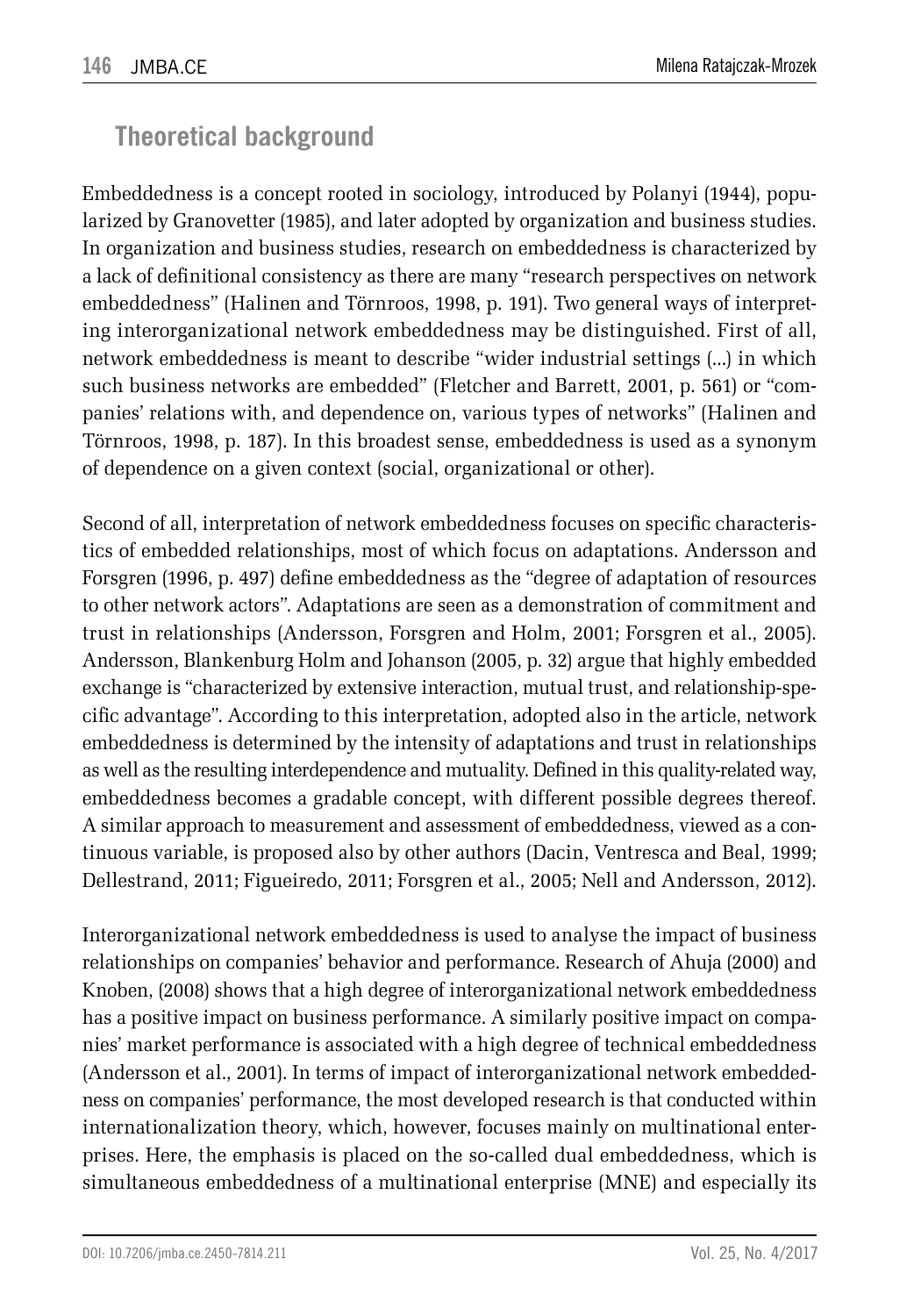subsidiary in both internal (that is within an MNE) and external networks (that is outside an MNE) of interorganizational relationships (Ciabuschi, Holm and Martín Martín, 2014; Figueiredo, 2011). Hallin, Holm, and Sharma (2011) and Bresciani and Ferraris (2016), among others, underline the positive influence of dual embeddedness on business performance. In the context of an analysis of a subsidiary's performance, Oehmichen and Puck (2016, p. 17) have found "a positive moderating effect of changes in ownership mode on the relationship between external and internal embeddedness and subsidiary performance". Many authors notice that external embeddedness positively affects a subsidiary's performance (Andersson et al., 2001; Nell, Ambos and Schlegelmilch, 2011). For example, Andersson et al. (2001) argue that the higher the degree of a subsidiary's external embeddedness, the higher its expected market performance.

Within the research on the impact of embeddedness on performance, some studies focus on particular effects leading to increased or decreased performance. The most extensively discussed positive effects include gaining access to valuable resources, innovations, and identification of market opportunities. These effects may concern both domestic and international activity of companies. It is argued that embedded interorganizational relationships "provide access to resources and knowledge that would not be accessible (or only at higher costs) through the market, which leads to (competitive) advantages for firms" (Knoben, 2008, p. 15). Embeddedness enables companies to co-produce resources and utilize these resources more effectively (Chandra, Styles and Wilkinson, 2009). In terms of knowledge, "a high degree of relational embeddedness can be viewed as the capacity of the relationship to hold knowledge" (Andersson et al., 2005, p. 33). Resources, including knowledge, are important for innovation and product and technological development. Andersson and Holm (2002) underline that a high degree of technical embeddedness has a positive influence on a business unit's ability to develop new products or to improve its production processes. As high degree of embeddedness is an investment that influences the company's capacity to identify new information (Andersson and Holm, 2002, p. 364), network embeddedness fosters the creation, identification, and utilization of opportunities (Chandra et al., 2009). The most developed studies in the area of opportunities recognition are focused on the links between embedded interorganizational relationships and international activity of companies.

The impact of interorganizational network embeddedness on companies' performance tends to be perceived in terms of positive influence, but negative aspects of embeddedness should not be overlooked, though. A high degree of embeddedness requires relationship-specific investments and, consequently, is costly to handle. It can also lead to lock-in effects (Anderson, Håkansson and Johanson, 1994) which are directly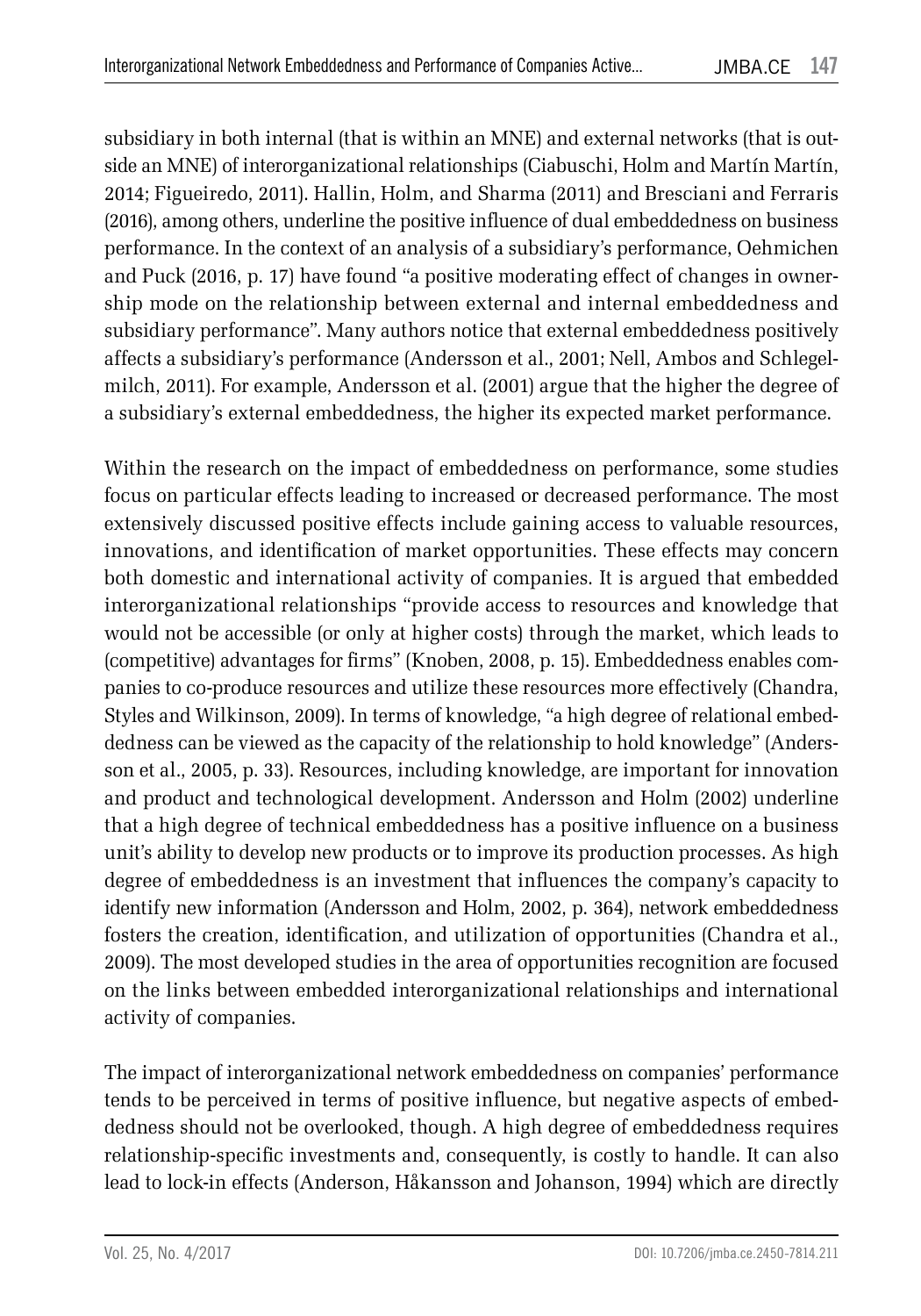linked to dependence (Andersson et al., 2001). Companies may be stuck in interorganizational relationships that may be characterized by a high degree of embeddedness, but yield little or no profit (Mitręga and Zolkiewski, 2012). Thus embeddedness can also have a negative effect on performance.

Although research on the link between network embeddedness and companies' performance has been gaining significance, an observation by Bresciani and Ferraris (2016, p. 108) remains still valid: "nowadays relatively little is known about the impact of embeddedness on performance outcomes, such as firms' greater profitability or sustainable advantage in the marketplace". It is especially important for internationalized companies. Many companies entering foreign markets and developing international operations do so in order to secure the possibility of development and to improve their performance. However, the research on the impact of network embeddedness on performance in the area of internationalization theory focuses on multinational enterprises, that is to say mostly large companies. An important question is if interorganizational network embeddedness is equally important for performance of internationally active companies of different sizes (not only MNEs).

### **Methodology**

The data presented in the article was obtained through anonymous postal and online surveys conducted from November 2014 to June 2015. For the sample frame, the Kompass Poland database of business-to-business companies was used. A random sample of companies from all over Poland and all industries was selected (excluding public education and public administration). Both online and postal questionnaires consisted of the same questions, and each company received only either an online or a postal questionnaire. Additionally, the data obtained from both paper and online questionnaires was compared and did not reveal any differences related to the manner in which the data had been collected.

The postal questionnaire was sent to 2,000 companies and the link to the online version was emailed to 8,000 companies. The questionnaire was accompanied by a covering letter with a request that the questionnaire be filled in by representatives of the company's management. Because some companies in the sample could not be contacted (e.g. outdated addresses, liquidated companies), the paper questionnaire reached 1,910 companies. 226 responses were received, resulting in a response rate of 11.8%. The response rate for the online survey was only 2.4% (which was due to the large number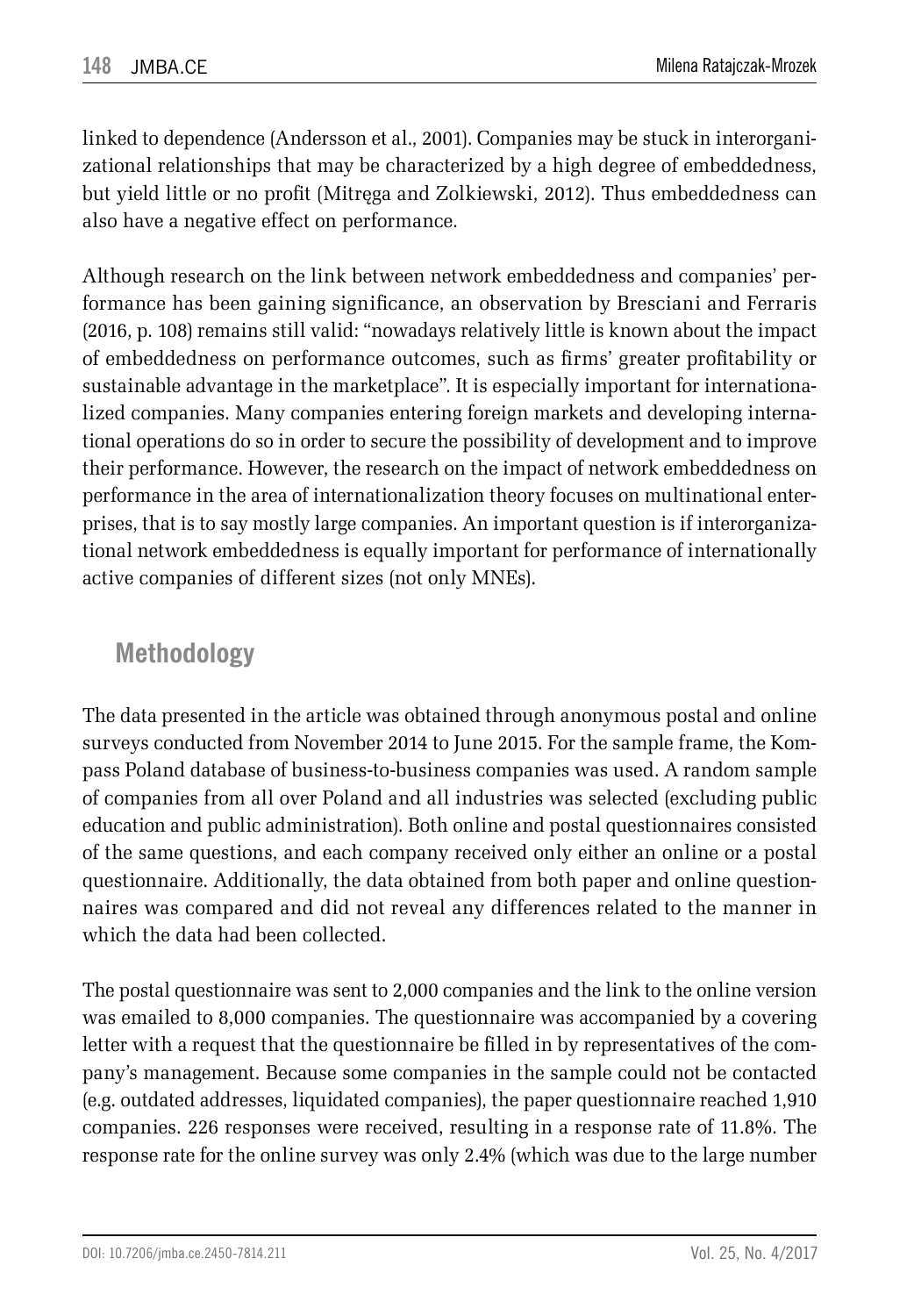of incorrect email addresses and messages being classified as spam). 419 responses were obtained in total.

The two most important variables for the article are the company's performance and the degree of embeddedness. The performance variable was associated with five items that reflected managers' perception of their company's performance, which included total profit, average annual sales growth rate, market share, return on assets, and the level of innovativeness of products/services/processes. The respondents were asked to assess these items for their own company in relation to direct competitors on a fivepoint Likert scale (1 – much worse, 2 – worse, 3 – almost the same, 4 – better, 5 – much better). As companies are very reluctant to share objective account-based data in interviews or questionnaires, even if these are anonymous, it seemed more reasonable to focus on perceived or subjective assessment of performance (a similar approach is adopted by e.g. Andersson et al., 2001; Fonfara, 2012; Oehmichen and Puck, 2016). The performance variable was defined as a mean of the five abovementioned items, which could range from 1 to 5. The internal consistency of the performance variable was tested using Cronbach's alpha, which amounted to 0.86, which confirmed that the proposed scale was – and is – a reliable measurement tool.

The variable degree of embeddedness is represented by four items reflecting the extent to which important relationships are characterized by adaptation, trust and mutuality. The items described the level of adaptation and trust from the perspective of the respondent's company and the perceived level of adaptation and trust from the perspective of the other actor involved in the relationship (either key customer or key supplier). The joint assessment of the four measures of adaptation and trust provides an indicator of mutuality (if adaptations are assessed as low on both sides, the degree of mutuality in the relationship is assumed to be low; the same relation holds for trust). Respondents were first asked to list relationships with the most important key customers and key suppliers. These relationships were then characterized by standardized questions covering among others adaptations and trust. These were measured on a five-point Likert scale (1 – I definitely disagree, 2 – I disagree, 3 – I partly agree and partly disagree, 4 – I agree, 5 – I definitely agree). The variable degree of embeddedness was defined as a mean of the total score of mutual adaptations and the total score of mutual trust in the relationships with (1) key customers and (2) key suppliers and can range from 2 to 10. The internal consistency of the variable of the degree of embeddedness was tested using Cronbach's alpha which in the case of embeddedness in relationships with customers equals 0.69 and in relationships with suppliers was 0.75, which confirms that the proposed scale is a reliable measurement tool.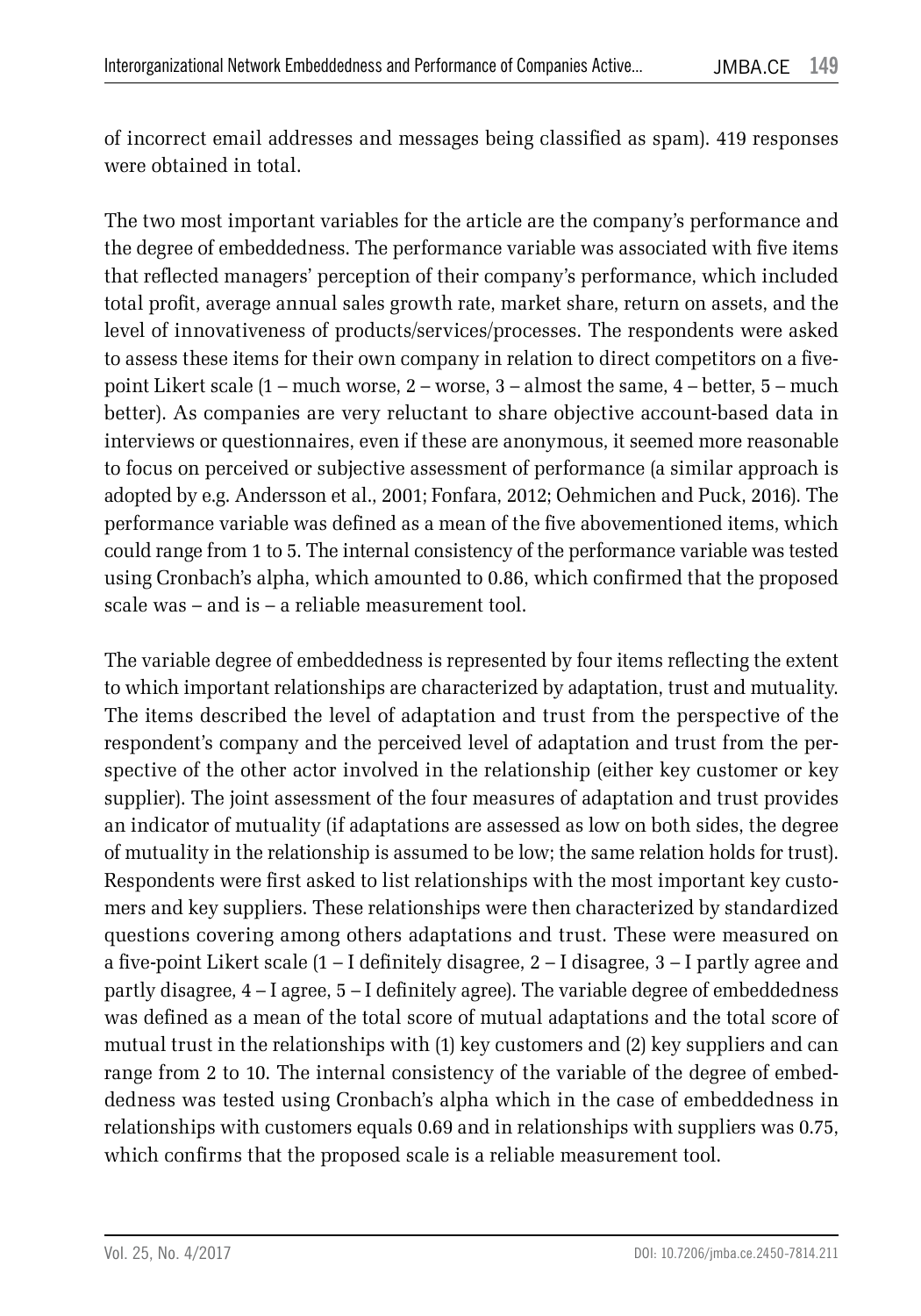Realizing that present embeddedness influences future performance (Andersson et al., 2001), the questions in the survey were constructed to take this bias into account. All the questions regarding characteristics of key relationships referred to the period of 2010–2014, while the questions about the performance referred to the end of 2014. Additionally an attempt was made to limit potential common method bias (Bresciani and Ferraris, 2016) resulting from the fact that the questionnaire was only completed by managers. Following recommendations among others of Bresciani and Ferraris (2016) and Podsakoff, MacKenzie, Lee and Podsakoff (2003), independent and dependent variables and related questions were placed in different sections of the questionnaire and different scales and response formats were used.

### **Data analysis**

In the article, a total of 419 companies are analysed, focusing on 345 of them that conducted business activity abroad in 2014. Foreign activity was defined as having international customers and/or suppliers, thus it took into account both outward and inward internationalization (Welch and Luostarinen, 1993). 62 companies were only engaged in domestic activities and used as reference point for the analysis of companies active on foreign markets. In the case of 12 companies (2.9%) it was impossible to verify whether they were active or not on foreign markets because of the lack of data. The sample is described in Table 1.

Micro and small companies were the dominant group among the companies that did not conduct foreign activity (74.2%). As regards the companies that conducted foreign activity, only 16.2% of them were micro companies, while the majority consisted of small and medium-sized enterprises (69.8%). In terms of ownership structure, relatively more companies involved in foreign activity were foreign-owned enterprises and partially owned by foreign companies. Considerably more companies that did not conduct foreign activity were involved in services and trade (80.6%) than in the group of the companies that did (52.5%).

282 of internationalized companies answered the question about the forms of foreign activities (67.3% of the sample and 81.7% of companies active on foreign markets). The most commonly reported forms of internationalization were direct exports (58.9%), indirect exports (41.1%), imports (54.3%), and subcontracting (23%). Other forms were rare, accounting for between 5% and 0.7% of responses (it was possible to select more than one form). 14.6 % of 345 companies (50 companies) were exclusively involved in inward forms of internationalization.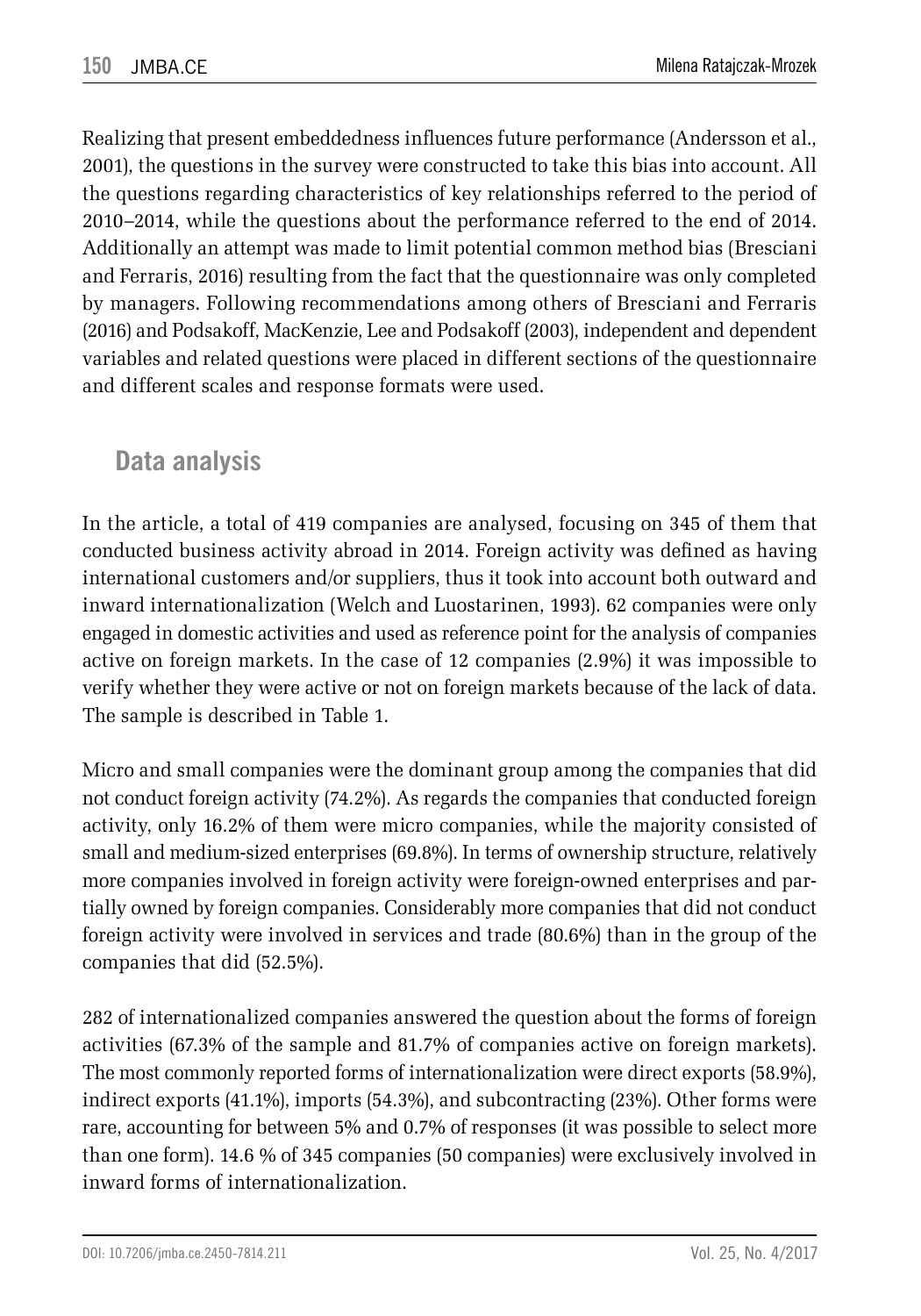#### **Table 1.** Description of the sample

|                                           | <b>Companies conducting</b><br>foreign activity |        | <b>Companies with</b><br>no foreign activity |        |  |  |  |  |
|-------------------------------------------|-------------------------------------------------|--------|----------------------------------------------|--------|--|--|--|--|
|                                           | N                                               | $\%$   | N                                            | %      |  |  |  |  |
| <b>Company size</b>                       |                                                 |        |                                              |        |  |  |  |  |
| Micro companies (up to 9 employees)       | 56                                              | 16.2%  | 23                                           | 37.1%  |  |  |  |  |
| Small companies (10-49 employees)         | 116                                             | 33.6%  | 23                                           | 37.1%  |  |  |  |  |
| Medium-sized companies (50–249 employees) | 125                                             | 36.2%  | 12                                           | 19.4%  |  |  |  |  |
| Large companies (more than 250 employees) | 48                                              | 13.9%  | 4                                            | 6.5%   |  |  |  |  |
| <b>Total</b>                              | 345                                             | 100.0% | 62                                           | 100.0% |  |  |  |  |
| <b>Ownership type</b>                     |                                                 |        |                                              |        |  |  |  |  |
| Domestic, privately owned                 | 252                                             | 73.0%  | 50                                           | 80.6%  |  |  |  |  |
| Foreign, privately owned                  | 40                                              | 11.6%  | 3                                            | 4.8%   |  |  |  |  |
| Domestic and foreign, privately owned     | 21                                              | 6.1%   | $\theta$                                     | 0.0%   |  |  |  |  |
| <b>State owned</b>                        | 10                                              | 2.9%   | 4                                            | 6.5%   |  |  |  |  |
| <b>Other</b>                              | 13                                              | 3.8%   | 5                                            | 8.1%   |  |  |  |  |
| <b>Total</b>                              | 336                                             | 97.4%  | 62                                           | 100.0% |  |  |  |  |
| <b>Activity type</b>                      |                                                 |        |                                              |        |  |  |  |  |
| <b>Services and trade</b>                 | 181                                             | 52.5%  | 50                                           | 80.6%  |  |  |  |  |
| <b>Manufacturing</b>                      | 162                                             | 47.0%  | 12                                           | 19.4%  |  |  |  |  |

With the intention to identify differences in the perception of the impact of embeddedness on business performance, the first step involved an analysis of whether there was any difference between the frequency of particular effects related to performance and a given company's involvement in foreign activity. After establishing that the variables of interest were not normally distributed, a Mann-Whitney U test and a U statistic were applied for two groups of companies: those conducting foreign activity and those that did not. Table 2 presents the test results for the positive and negative effects of relationships with key customers and key suppliers, where the existence of a statistically significant difference in the frequency of particular effects was confirmed. The analysis included both positive and negative effects.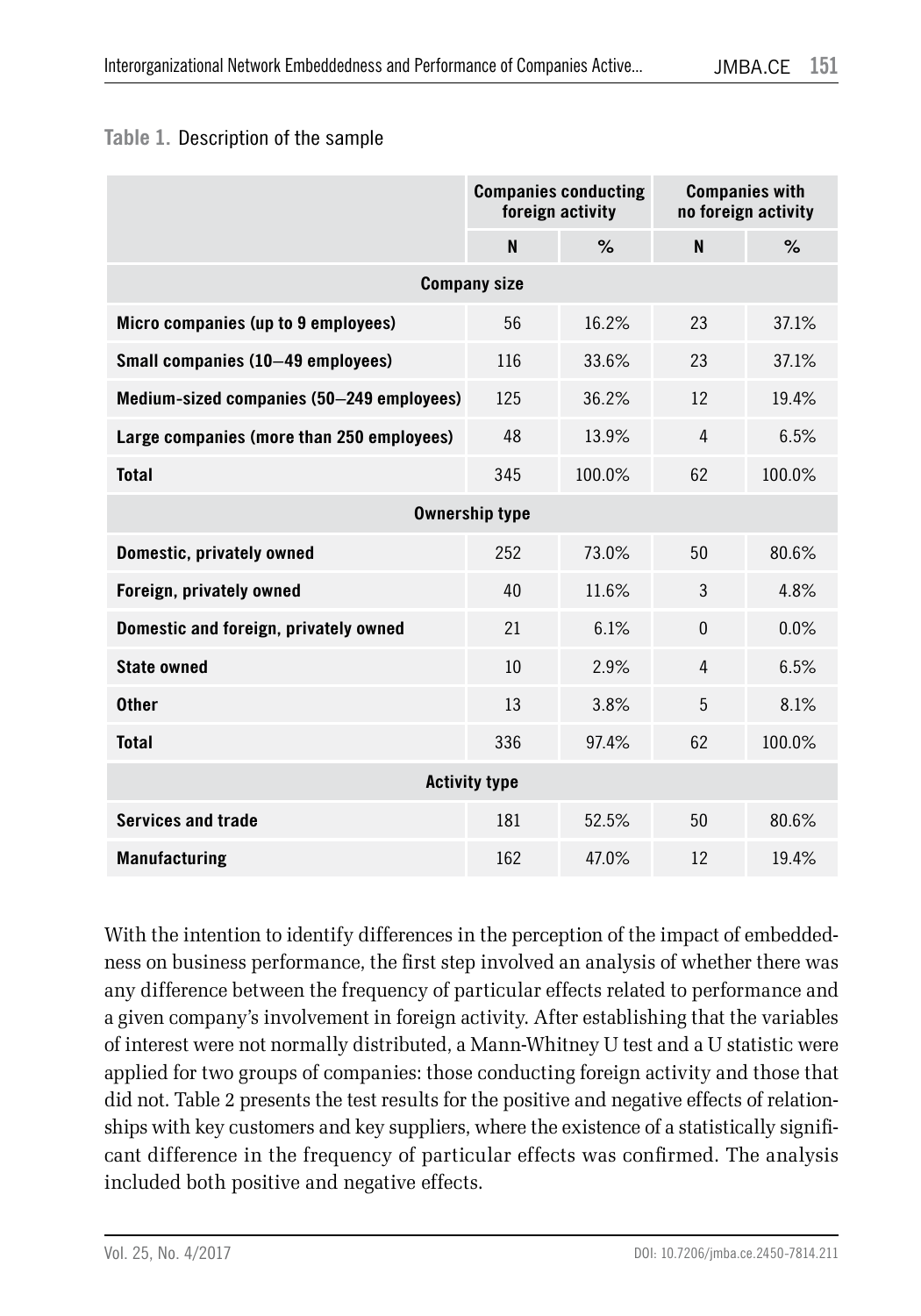**Table 2.** A Mann-Whitney U test for positive and negative outcomes of relationships with customers and suppliers, a comparison between companies with and without foreign operations

| <b>Positive and negative</b><br><b>Test statistics</b><br>outcomes of relationships |                  |                                           | <b>Companies conducting</b><br>foreign activity |       | <b>Companies with</b><br>no foreign activity |       |  |
|-------------------------------------------------------------------------------------|------------------|-------------------------------------------|-------------------------------------------------|-------|----------------------------------------------|-------|--|
|                                                                                     |                  |                                           | N                                               | $\%$  | N                                            | %     |  |
| <b>Relationships with customers</b>                                                 |                  |                                           |                                                 |       |                                              |       |  |
| Sales growth                                                                        | U<br>W<br>Z<br>p | 8663.000<br>10616.000<br>$-3.289$<br>.001 | 277                                             | 80.3% | 38                                           | 61.3% |  |
| Knowledge acquisition                                                               | U<br>W<br>Z<br>p | 9484.500<br>11437.500<br>$-2.016$<br>.044 | 78                                              | 22.6% | $\overline{7}$                               | 11.3% |  |
| <b>More innovation</b>                                                              | U<br>W<br>Ζ<br>p | 8219.000<br>10172.000<br>$-3.992$<br>.000 | 91                                              | 26.4% | $\overline{2}$                               | 3.2%  |  |
| <b>Company's development</b>                                                        | U<br>W<br>Z<br>p | 8581.000<br>10534.000<br>$-2.947$<br>.003 | 224                                             | 64.9% | 28                                           | 45.2% |  |
| <b>Creation of new</b><br>products                                                  | U<br>W<br>Z<br>p | 8574.500<br>10527.500<br>$-2.891$<br>.004 | 163                                             | 47.2% | 17                                           | 27.4% |  |
| Internationalization of<br>activity                                                 | U<br>W<br>Ζ<br>p | 9348.500<br>11301.500<br>$-2.777$<br>.005 | 49                                              | 14.2% | $\mathbf{1}$                                 | 1.6%  |  |
| <b>Development dependent</b><br>on customers                                        | U<br>W<br>Z<br>p | 9054.000<br>68739.000<br>$-2.323$<br>.020 | 114                                             | 33.0% | 30                                           | 48.4% |  |
| <b>Relationships with suppliers</b>                                                 |                  |                                           |                                                 |       |                                              |       |  |
| <b>Lower operational costs</b>                                                      | U<br>W<br>Z<br>p | 7386.000<br>8871.000<br>$-2.442$<br>.015  | 206                                             | 62.0% | 24                                           | 44.4% |  |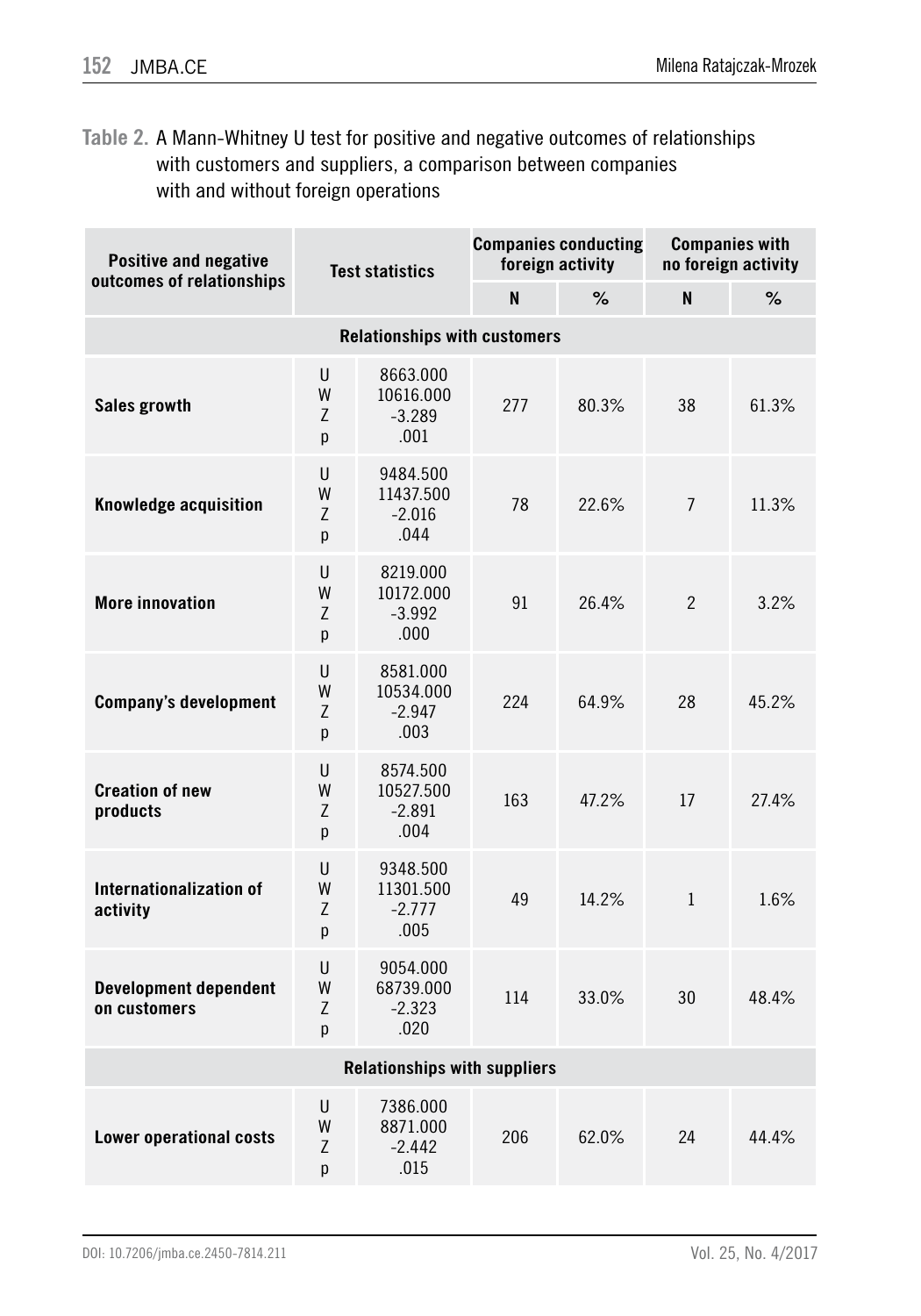| Internationalization of<br>activity  | U<br>W<br>р      | 8262.000<br>9747.000<br>$-2.127$<br>.033 | 26 | 7.8%  | 0 | $0.0\%$ |
|--------------------------------------|------------------|------------------------------------------|----|-------|---|---------|
| <b>Access to unique</b><br>resources | U<br>W<br>7<br>р | 7923.000<br>9408.000<br>$-2.182$<br>.029 | 57 | 17.2% | 3 | 5.6%    |

The results of the conducted Mann-Whitney U test reveal statistically significant differences in the assessment of particular effects related to performance between companies with and without foreign activity. In assessing the positive effects derived from interorganizational relationships with key customers, companies active on foreign markets have pointed frequently to such benefits as sales growth and development, internationalization of activity and benefits associated with innovation, namely access to knowledge and the creation of new products. As far as interorganizational relationships with key suppliers are concerned, companies with foreign involvement appear to have placed more importance on internationalization of activity and access to unique resources. Another difference concerns the negative outcomes: companies without foreign involvement have reported the disadvantage associated with their dependence on key customers more frequently. One may conclude that companies engaged in foreign activity perceive positive effects of business relationships related to development, innovation and, by no surprise – internationalization relatively more frequently.

The discovered differences in the effects related to performance do not yet prove the direct impact of interorganizational relationships and interorganizational network embeddedness on performance of companies active on foreign markets. Thus in the second step of the analysis, the link between the network embeddedness in relationships and the performance of companies involved in foreign activity was analysed by checking the Spearman correlation between the variable degree of overall embeddedness in relationships with key customers and key suppliers and the performance variable. It is proven that there is a weak positive correlation between two variables of interest  $(r = 0.17; p = 0.01,$  two tailed). The results demonstrate that as the degree of embeddedness increases, so does the business performance.

In the third step of the analysis, the final test was conducted using a multiple linear regression analysis (concerning the sample of companies conducting foreign activity). In the estimated model the variable degree of the overall network embeddedness explains 2% of the variance of the dependent variable (performance). This is a rather low level,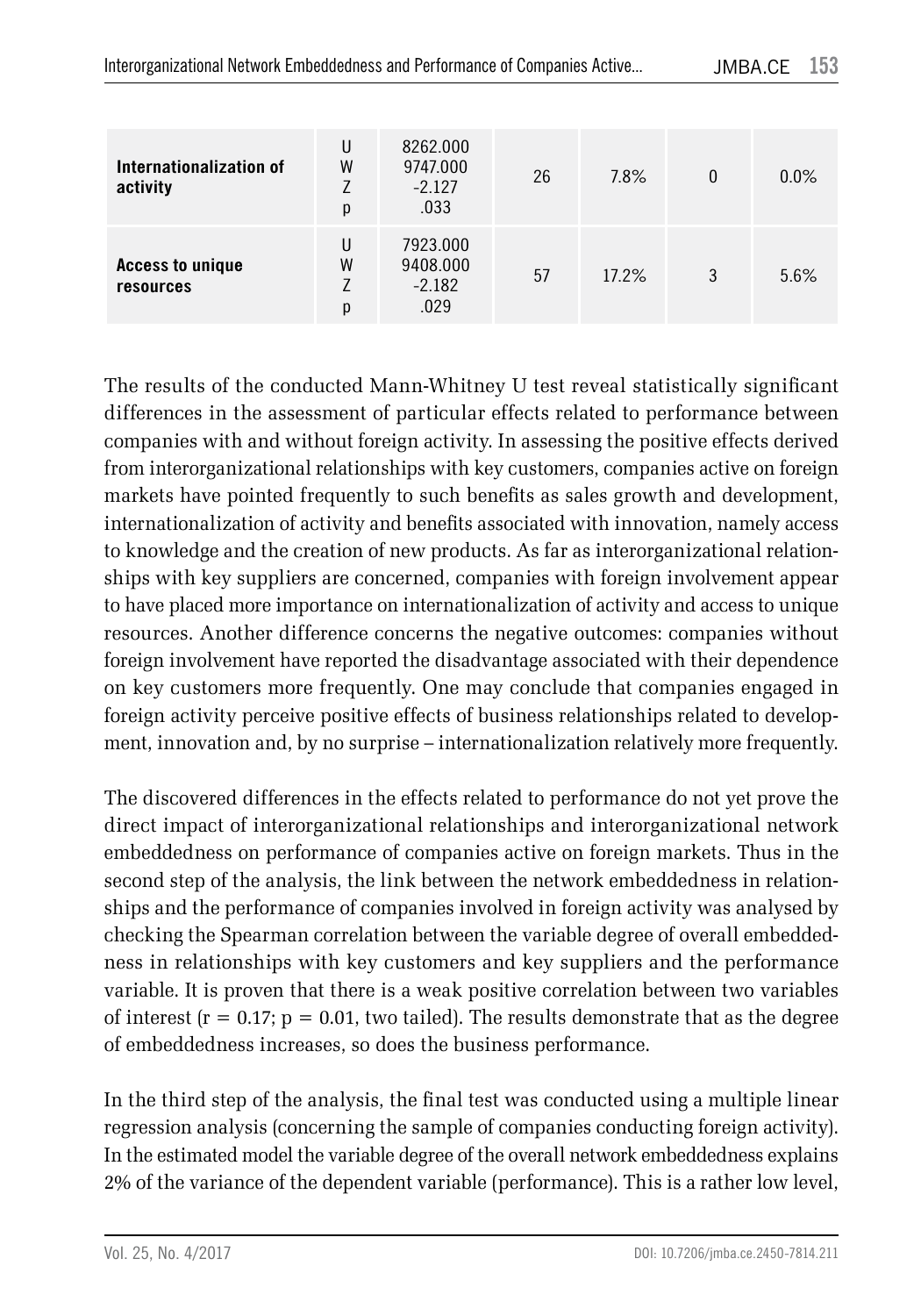but it is not uncommon in economic studies and can be regarded as acceptable for the purpose of the present analysis, as the main purpose of the analysis is not to achieve a high goodness of fit, but to identify the link between interorganizational network embeddedness and the resulting performance. The dependence is week and positive (with beta  $= 0.15$ ). The value of the angular coefficient is 0.1 and is statistically significant,  $t(232) = 2.297$ ,  $p < 0.05$ . The coefficient suggests that the higher the degree of the overall interorganizational network embeddedness in relationships of a company active on foreign markets, the higher a given company's perceived performance relative to its competitors.

### **Conclusions**

Relationships form an essential part of companies' activity regardless of whether these companies are active on foreign markets or work only with domestically-based customers and suppliers. However, in the case of internationalized companies, the capability to manage such relationships may be a crucial source of improved performance and competitive advantage. It is especially important as many companies enter foreign markets to secure future development, growth, and – eventually – to improve their performance. It has been shown in the analysis that companies active on foreign markets are more aware of the benefits of relationships, with such benefits taking on the form of innovation and development, than companies active only on domestic markets.

The conducted study showed that the perceived performance of companies active on foreign markets is increased the higher the degree of the overall network embeddedness in interorganizational relationships. This degree of embeddedness, in turn, is increased by particular characteristics of the relationships' quality, which is based on trust, adaptations, and mutuality. This answers the question of what relationships lead to higher performance. Embeddedness, seen as a relational and gradable concept, functions as an important contribution to the analysis of the impact of interorganizational relationships on business performance. It is important inasmuch as a company may at least partly influence these characteristics (especially adaptations).

The conducted study offers a range of managerial implications. The conclusions are important for improving the competitiveness of companies operating on foreign markets. However, when operating on foreign markets, companies should consciously focus on selected relationships and make more adaptations within them. It is important to instantaneously evaluate the partner's (customer's or supplier's) willingness to reciprocate the offered mutual adaptation. Without such a mutuality it is difficult, or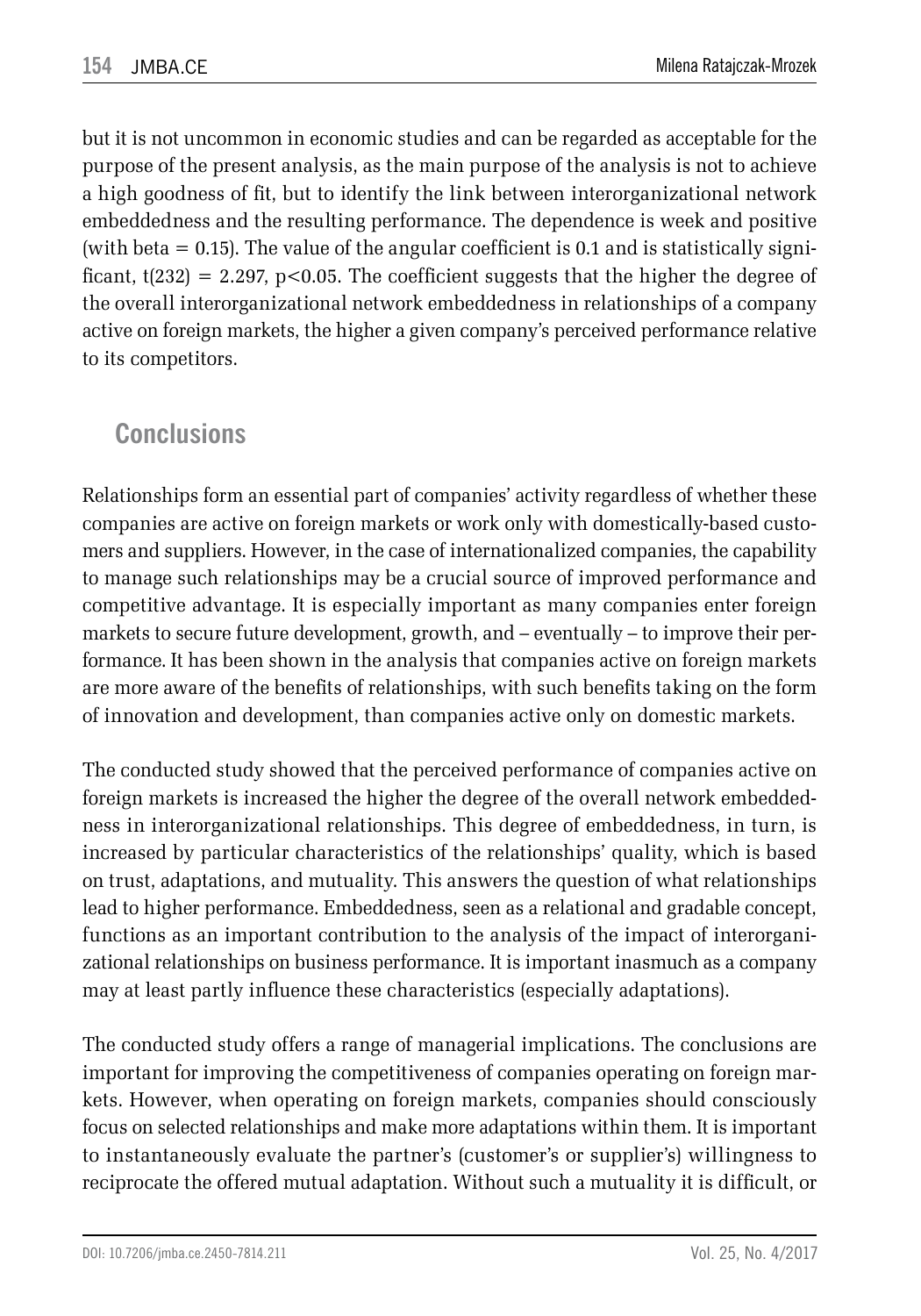rather impossible, to reach a high degree of network embeddedness. At the same time, one has to keep in mind that it is not possible to have all highly embedded interorganizational relationships and that it is not the proper direction of business activity. It is more important to choose key relationships and to focus on the degree of network embeddedness within these selected relationships, while maintaining the remaining contacts at a lower level of embeddedness.

The conducted analysis is not without limitations, though. It focuses on the degree of interorganizational network embeddedness as a moderating factor of companies' performance, omitting other performance factors. And as the positive impact of a high degree of network embeddedness can be an important factor in improving business performance, it is important to further deepen the analysis of complex dependencies in this area of science and business practice.

#### **References**

- Ahuja, G. (2000). Collaboration Networks, Structural Holes, and Innovation: A Longitudinal Study. *Administrative Science Quarterly*, *45*(3): 425–455, http://dx.doi.org/10.2307/2667105
- Anderson, J.C., Håkansson, H. and Johanson, J. (1994). Dyadic Business Relationships Within a Business Network Context. *Journal of Marketing*, *58*(October): 1–15, http://dx.doi.org/10.2307/1251912
- Andersson, U., Blankenburg Holm, D. and Johanson, M. (2005). Opportunities, Relational Embeddedness and Network Structure. In: P. Ghauri, A. Hadjikhani and J. Johanson (eds.), *Managing Opportunity Development in Business Networks* (pp. 27–48). London: Palgrave Macmillan, http://dx.doi.org/10.1057/9780230379695
- Andersson, U. and Forsgren, M. (1996). Subsidiary Embeddedness and Control in the Multinational Corporation. *International Business Review*, *5*(5): 487–508, http://dx.doi.org/10.1016/0969-5931(96)00023-6
- Andersson, U., Forsgren, M. and Holm, U. (2001). Subsidiary Embeddedness and Competence Development in MNC's – A Multi-Level Analysis. *Organisation Studies*, *22*(6): 1013–1034, http://dx.doi.org/10.1177/0170840601226005
- Andersson, U. and Holm, U. (2002). Managing Integration of Subsidiary Knowledge in the Multinational Corporation-a Note on the Role of Headquarters. In: V. Havila, M. Forsgren and H. Håkansson (eds.), *Critical Perspectives on Internationalisation* (pp. 359–385). Oxford: Elsevier.
- Bresciani, S. and Ferraris, A. (2016). Innovation-Receiving Subsidiaries and Dual Embeddedness: Impact on Business Performance. *Baltic Journal of Management*, *11*(1): 108–130, http://dx.doi.org/10.1108/BJM-11-2014-0200
- Chandra, Y., Styles, C. and Wilkinson, I. (2009). The Recognition of First Time International Entrepreneurial Opportunities: Evidence from Firms in Knowledge-Based Industries. *International Marketing Review*, *26*(1): 30–61, http://dx.doi.org/10.1108/02651330910933195
- Ciabuschi, F., Holm, U. and Martín Martín, O. (2014). Dual Embeddedness, Influence and Performance of Innovating Subsidiaries in the Multinational Corporation. *International Business Review*, *23*(5): 897–909, http://dx.doi.org/10.1016/j.ibusrev.2014.02.002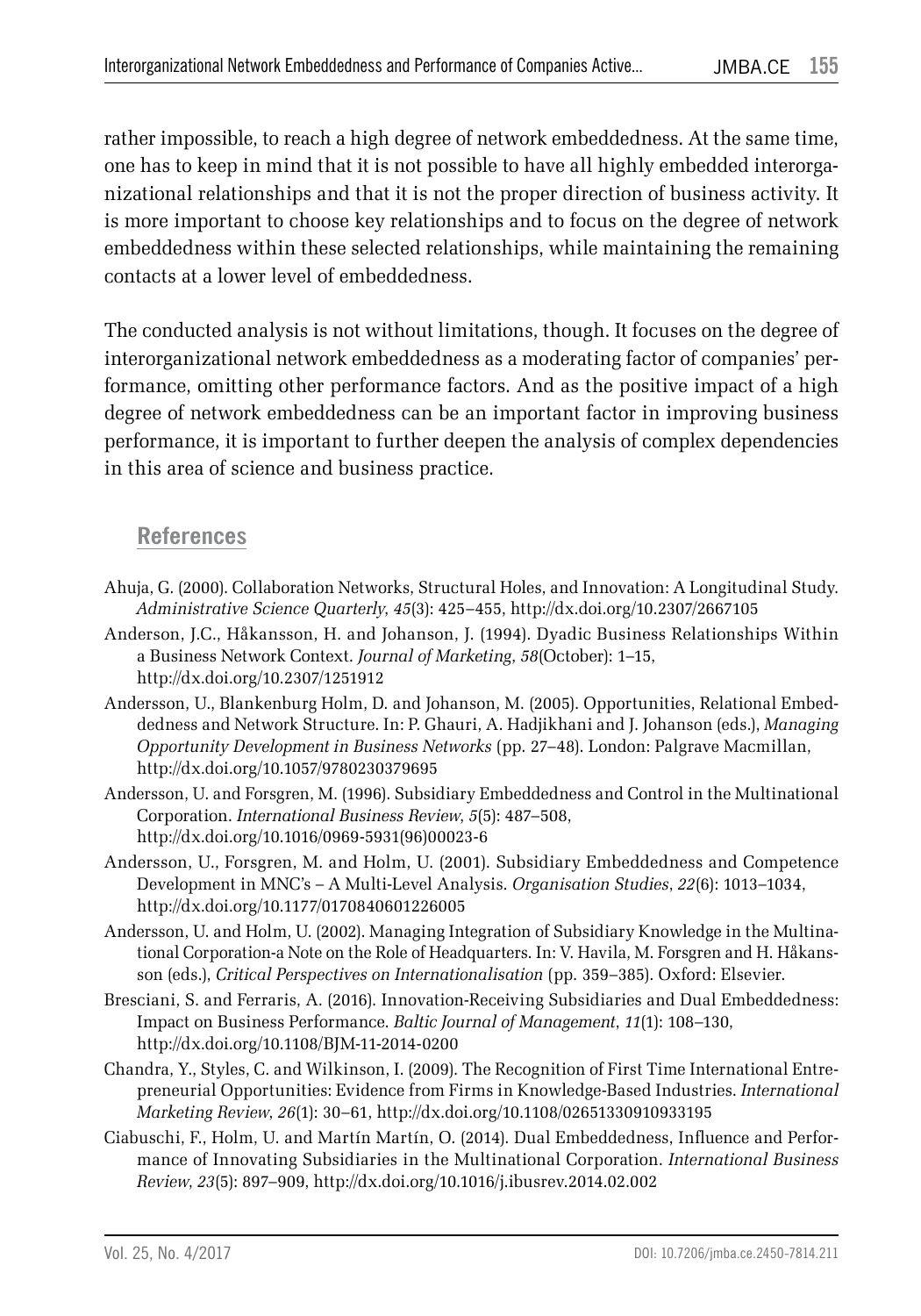- Dacin, M.T., Ventresca, M.J. and Beal, B.D. (1999). The Embeddedness of Organizations: Dialogue & Directions. *Journal of Management*, *25*(3): 317–356, http://dx.doi.org/10.1177/014920639902500304
- Dellestrand, H. (2011). Subsidiary Embeddedness as a Determinant of Divisional Headquarters Involvement in Innovation Transfer Processes. *Journal of International Management*, *17*(3): 229–242, http://dx.doi.org/10.1016/j.intman.2011.05.005
- Figueiredo, P.N. (2011). The Role of Dual Embeddedness in the Innovative Performance of MNE Subsidiaries: Evidence from Brazil. *Journal of Management Studies*, *48*(2): 417–40, http://dx.doi.org/10.1111/j.1467-6486.2010.00965.x
- Fletcher, R. and Barrett, N. (2001). Embeddedness and the Evolution of Global Networks: An Australian Case Study. *Industrial Marketing Management*, *30*(7): 561–573, http://dx.doi.org/10.1016/S0019-8501(99)00120-0
- Fonfara, K. (2012). The Interpretation of Business Networks. In: K. Fonfara (ed.), *The Development of Business Networks in the Company Internationalisation Process* (pp. 9–22). Poznań: Poznań University of Economics Press.
- Ford, D., Gadde, L.-E., Håkansson, H. and Snehota, I. (2011). *Managing Business Relationships*. 3rd ed. Chicester, UK: Wiley.
- Forsgren, M, Holm, U. and Johanson, J. (2005). *Managing the Embedded Multinational*. Cheltenham: Edward Elgar.
- Gadde, L.-E. and Snehota, I. (2000). Making the Most of Supplier Relationships. *Industrial Marketing Management*, *29*(4): 305–316, http://dx.doi.org/10.1016/S0019-8501(00)00109-7.
- Golonka, M. (2016). Interfirm Cooperation Strategy of Hyper-Growth and Stable-Growth ICT Firms in Sweden. *Journal of Management and Business Administration. Central Europe*, *24*(4): 70–87, http://dx.doi.org/10.7206/jmba.ce.2450-7814.183
- Granovetter, M. (985). Economic Action and Social Structure: The Problem of Embeddedness. *American Journal of Sociology*, *91*(3): 481–510.
- Håkansson, H. and Snehota, I. (1989). No Business Is an Island. *Scandinavian Journal of Management*, *5*(3): 187–200, http://dx.doi.org/10.1016/0956-5221(89)90026-2
- Håkansson, H. and Snehota, I. (1995). *Developing Relationships in Business Networks*. London: Routledge.
- Halinen, A., and Törnroos, J.-Å. (1998). The Role of Embeddedness in the Evolution of Business Networks. *Scandinavian Journal of Management*, *14*(3): 187–205, http://dx.doi.org/10.1016/S0956-5221(98)80009-2
- Hallin, C., Holm, U. and Sharma, D.D. (2011). Embeddedness of Innovation Receivers in the Multinational Corporation: Effects on Business Performance. *International Business Review*, *20*(3): 362–373, http://dx.doi.org/10.1016/j.ibusrev.2010.09.002
- Hess, M. (2004). 'Spatial' Relationships? Towards a Reconceptualization of Embeddedness. *Progress in Human Geography*, *28*(2): 165–186, http://dx.doi.org/10.1191/0309132504ph479oa
- Johanson, J. and Mattsson, L.-G. (1987). Interorganizational Relations in Industrial Systems: A Network Approach Compared with the Transaction-Cost Approach. *International Studies of Management & Organization*, *17*(1): 34–48, http://dx.doi.org/10.2753/IMO0020-8825440302
- Johanson, J. and Mattsson, L.-G. (1988). Internationalisation in Industrial Systems A Network Approach. In: N. Hood and J.-E. Vahlne (eds.), *Strategies in Global Competition* (pp. 303–21). New York: Croom Helm.
- Johanson, J. and Vahlne, J.-E. (2009). The Uppsala Internationalization Process Model Revisited: From Liability of Foreignness to Liability of Outsidership. *Journal of International Business Studies*, *40*(9): 1411–1431, http://dx.doi.org/10.1057/jibs.2009.24
- Knoben, J. (2008). *Firm Mobility and Organizational Networks. Innovation, Embeddedness and Economic Geography*. Cheltenham: Edward Elgar.